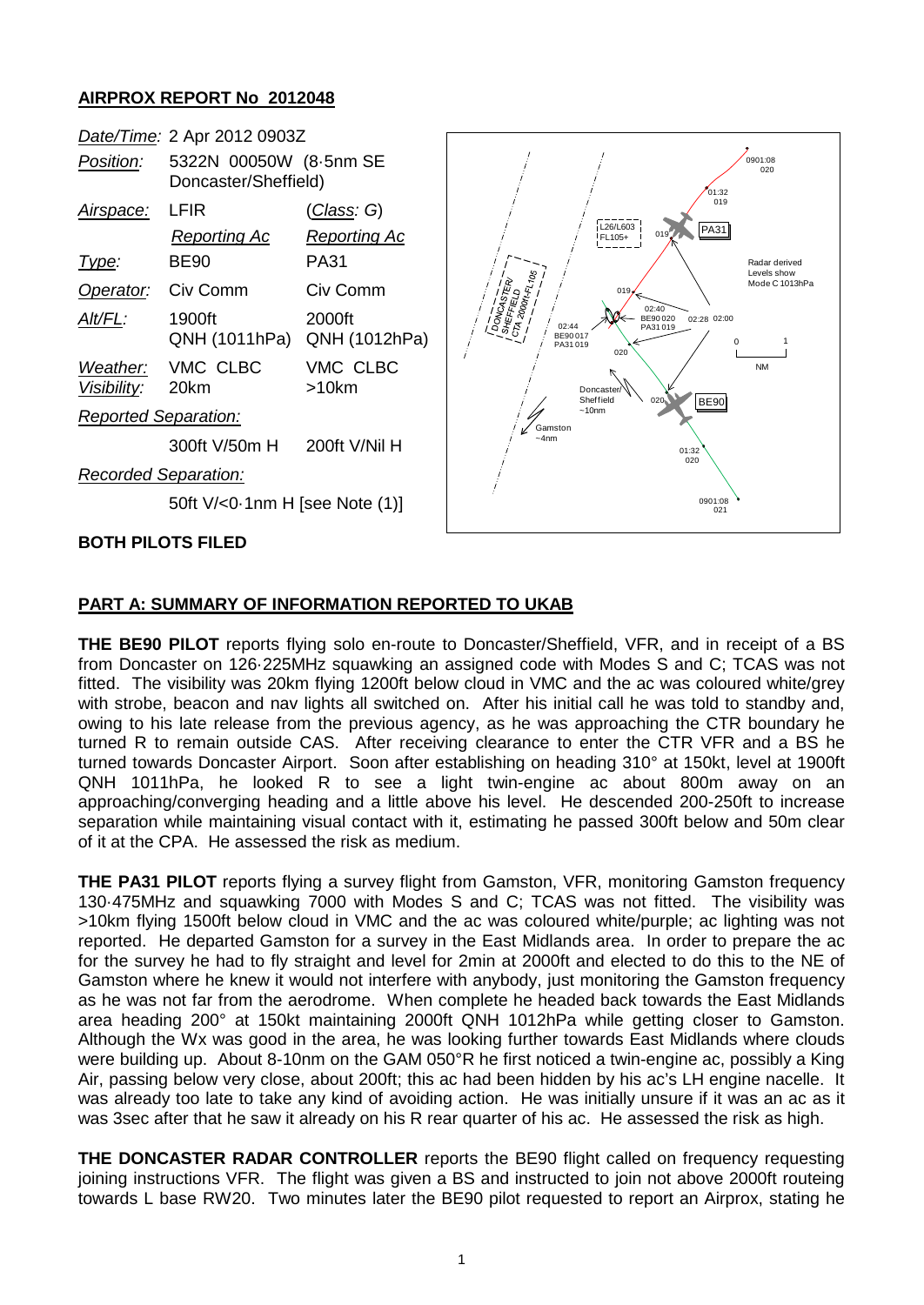was flying straight and level on a NW'ly track at altitude 1900ft when he saw an ac, possibly a PA31, on his R tracking SW about 50ft above and that he had descended 200ft to avoid.

**ATSI** reports that the Airprox occurred at 0902:41 UTC, 8·7nm to the SE of Doncaster/Sheffield Airport, within Class G airspace, between a BE90 and a PA31.

The BE90 was inbound VFR from Southend Airport and was in receipt of a BS from Doncaster Radar. The PA31 was operating from Retford/Gamston Airport on a VFR survey flight, monitoring Gamston Radio (A/G) frequency 130·475MHz and not in receipt of an air traffic control service.

Controllers at Liverpool provide the Doncaster Approach Radar service. The Doncaster 10cm radar is situated on the airfield at Doncaster/Sheffield and the PSR data is transported to Liverpool via a dual data communication channel link. The Claxby SSR data feed is provided by NATS. The workload was assessed as light/medium.

CAA ATSI had access to RT and radar recordings from Doncaster together with NATS area radar recordings and written reports from the controller and both pilots.

METAR EGCN 020850Z 24008KT 9999 FEW024 10/06 Q1011=

At 0900:18, the BE90 flight established contact with Doncaster Radar and, after being allocated the Doncaster/Sheffield Conspicuity squawk 6160, was instructed to standby. Doncaster Radar showed the BE90 positioned 16nm SE of Doncaster with the PA31 12nm N of the BE90.

At 0901:07, the BE90 pilot was asked to, *"pass your message"* and the following RT exchange took place:

- BE90 *"(BE90 c/s) is a Beech ninety inbound to you from Southend er VFR currently er one two miles to the southeast at er two thousand feet er VFR requesting a VFR join."*
- Controller *"(BE90 c/s) Doncaster roger and operating er Runway two zero the Doncaster QNH is one zero one one what service are you looking for when you're outside."*
- BE90 *"One zero one one just a Basic Service will be fine (BE90 c/s) we've got Charlie copied.*"

[Doncaster radar showed the distance between the 2 ac as 5nm (0901:32) with both ac indicating an altitude of 1900ft.]

- Controller *"(BE90 c/s) roger Basic Service you have cleared to enter the Doncaster control zone not above two thousand feet VFR routeing left base runway two zero."*
- BE90 *"Clear to enter not above two thousand feet VFR er and for left base runway two zero (BE90 c/s)."*

[UKAB Note (1): At 0902:28, using Claxby SSR data (at short range), the BE90 is tracking NW with the PA31 in its 2 o'clock at a range of 1nm. The BE90 is indicating FL020 (altitude 1940ft QNH 1011hPa) and the PA31 at FL019 (1840ft QNH). The 2 ac maintain their levels and tracks until 0902:40, with the PA31 in the BE90's 0230 position at a range of 0·2nm. The CPA occurs before the next radar sweep at 0902:44, which shows the ac having crossed, the PA31 is passing 0·3nm behind the BE90 which was indicating FL017 (altitude of 1640ft). At the CPA it is estimated that lateral separation was <0·1nm. However the vertical geometry shown on the radar recording does not accord with that reported by BE90 pilot who stated that the PA31 was first seen slightly above and his avoiding action descent increased the separation between their ac. The radar recording shows the BE90 100ft above the PA31, until just before the ac cross, and then 200ft below on the sweep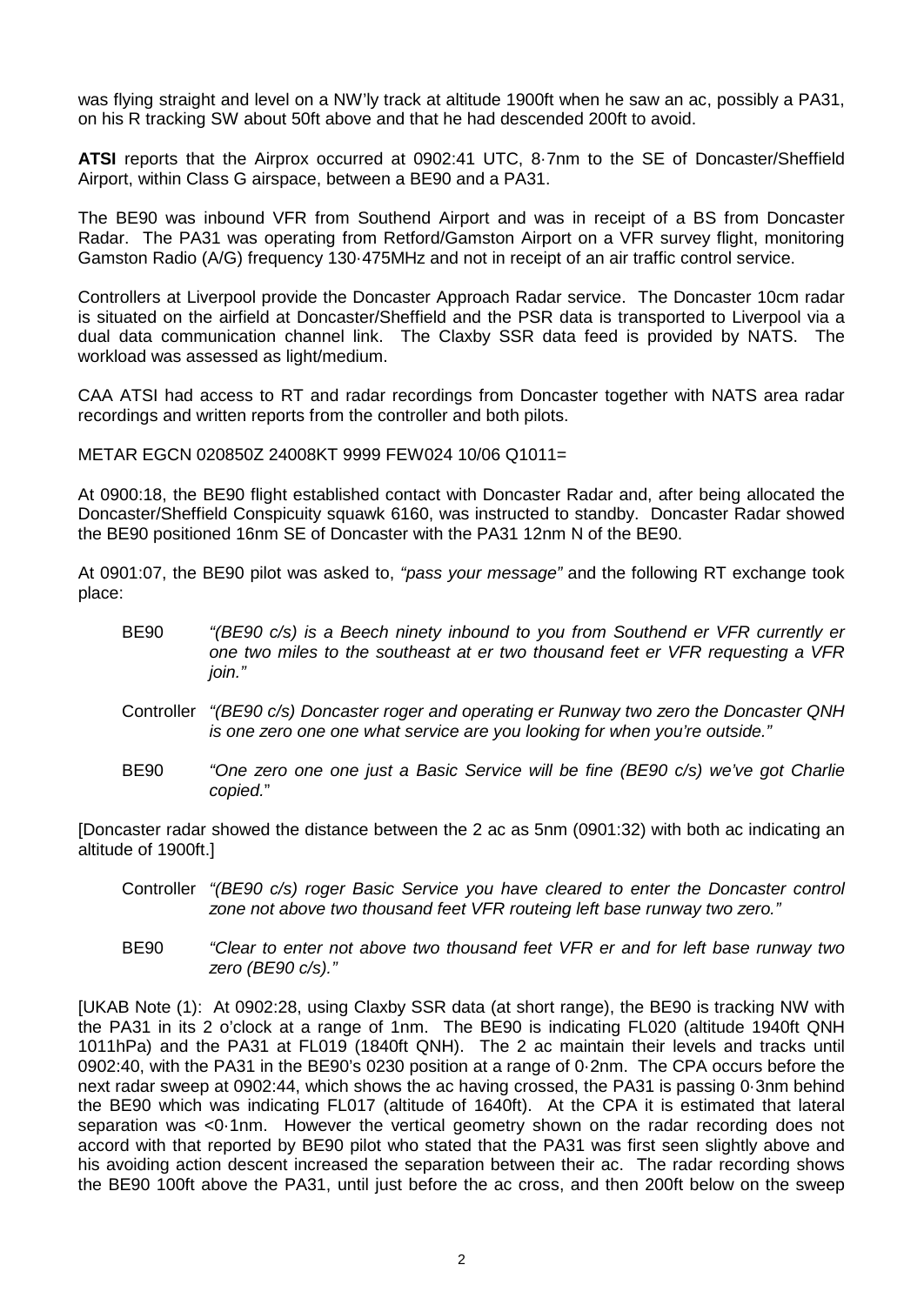after the CPA. By interpolation this would put vertical separation as about 50ft however both pilots reported vertical separation of about 200ft.]

At 0903:08, as the BE90 entered CAS the following RT exchange occured:

Controller *"(BE90 c/s) just entering controlled airspace Radar Control report the field in sight."*

- BE90 *"Entering controlled airspace er Radar Control wilco and er can I just report an Airprox."*
- Controller *"(BE90 c/s) that is understood you were on a Basic Service there was seven thousand traffic observed in your vicinity but on a Basic Service you don't pass traffic information - pass the details."*
- BE90 *"I realise that just er saw quite late on my right slightly higher a light twin and I think maybe a P A thirtyone or similar and yeah I just say it's for paperwork purposes I yeah so I descended a few hundred feet to keep well clear."*

The controller, when asked about the observed 7000 squawk, indicated that it was not unusual to have 12 or so ac operating in the area on a BS and it was not normal practice to identify or monitor such flights. Had the pilot requested a TS, the controller's normal practice would be to identify the flight, projecting a 1min predictive line from the ac label and passing appropriate TI when necessary. The controller indicated that the BE90 pilot had commented that he was fine with a BS and given the good weather conditions, the controller was content that the pilot was keeping his own lookout.

The controller remembered observing the 7000 squawk but had judged at the time that, given the distance between the 2 ac, there was no need to pass any information. The controller was not monitoring the 2 flights and indicated that given the operating range of the radar display and the label overlap of the 2 ac, it was not immediately clear that the 2 ac were in very close proximity.

The BE90 pilot and controller had agreed a BS and the controller allocated the Doncaster conspicuity code. CAP774 UK Flight Information Services Chapter 2, Paragraph 1 states:

'A Basic Service is an ATS provided for the purpose of giving advice and information useful for the safe and efficient conduct of flights. This may include weather information, changes of serviceability of facilities, conditions at aerodromes, general airspace activity information, and any other information likely to affect safety. The avoidance of other traffic is solely the pilot's responsibility.'

When the BE90 flight contacted Doncaster Radar, the distance between the 2 ac was 12nm, the weather was good and the controller was content that the pilot was maintaining his own lookout. There was no requirement for the controller to monitor the flight or pass any TI. When the BE90 flight was given a joining clearance, the distance between the ac was 5nm. The controller believed that the SSR labels had started to overlap as the range between the 2 ac had reduced and the controller had not been aware of the close proximity of the 2 ac. CAP774 UK Flight Information Services Chapter 2, Paragraph 5 & 6 states:

'Pilots should not expect any form of traffic information from a controller/FISO, as there is no such obligation placed on the controller/FISO under a Basic Service outside an Aerodrome Traffic Zone (ATZ), and the pilot remains responsible for collision avoidance at all times. However, on initial contact the controller/FISO may provide traffic information in general terms to assist with the pilot's situational awareness. This will not normally be updated by the controller/FISO unless the situation has changed markedly, or the pilot requests an update. A controller with access to surveillance-derived information shall avoid the routine provision of traffic information on specific aircraft, and a pilot who considers that he requires such a regular flow of specific traffic information shall request a Traffic Service. However, if a controller/FISO considers that a definite risk of collision exists, a warning may be issued to the pilot.'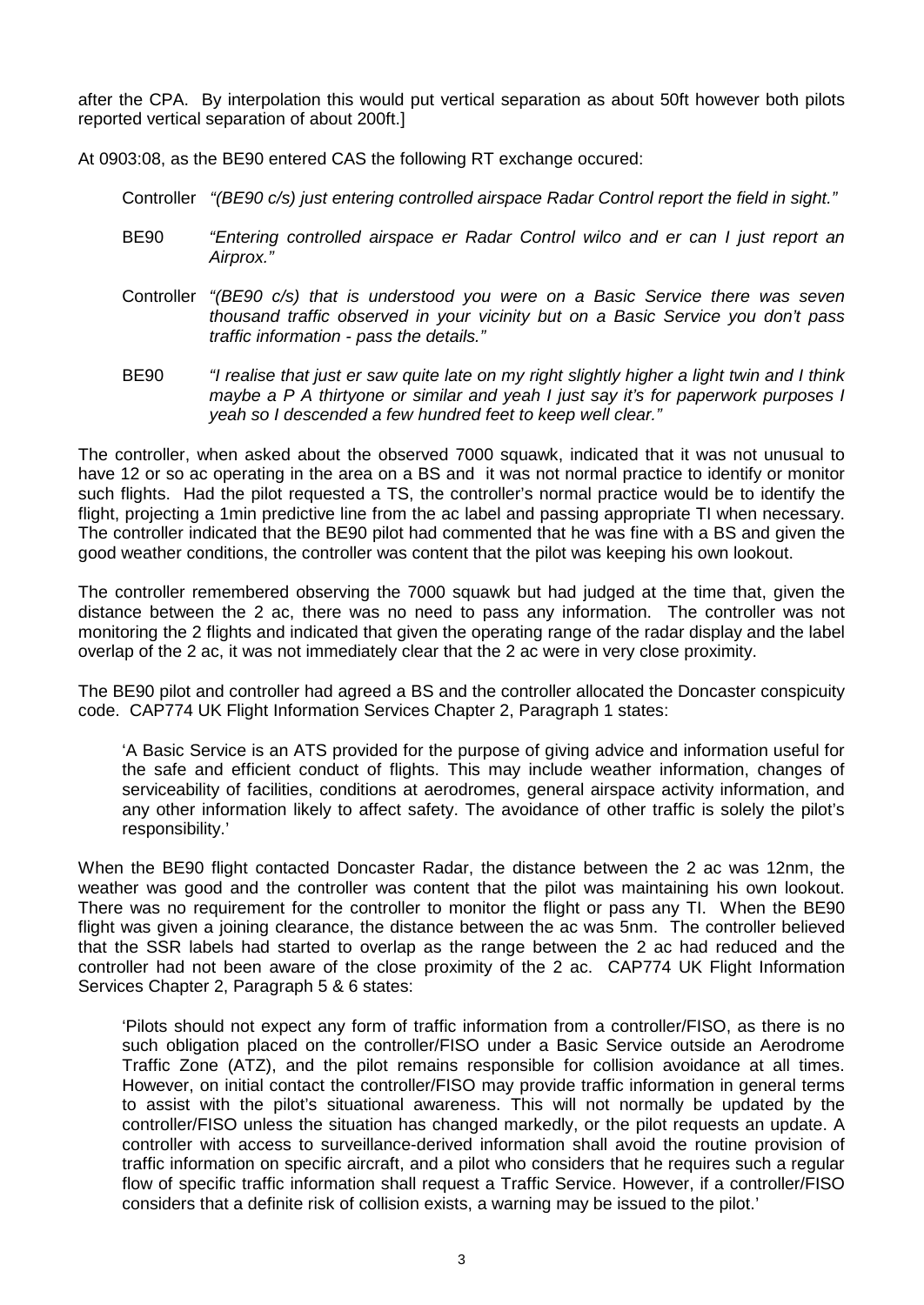'Whether traffic information has been passed or not, a pilot is expected to discharge his collision avoidance responsibility without assistance from the controller/FISO.'

The PA31 flight, operating VFR in Class G airspace, was monitoring Gamston A/G Radio and was not in receipt of an air traffic control service. The BE90 pilot was content with a BS. Neither of the 2 pilots had requested a higher level of service, such as a TS, which would have provided TI and a better situational awareness of the traffic environment. CAP774 UK Flight Information Services Chapter 1, Paragraph 8 states:

'Fundamental to the provision of the UK FIS outside controlled airspace is the standard application of the services to prevent the boundaries between the services becoming confused. Agreement to provide a service and acknowledgement of that level of service by a controller/FISO and pilot respectively, establishes an accord whereby both parties will abide with the definitions of that service as stated herein. Once an accord has been reached the controller/FISO shall apply that service as defined…'

The controller and BE90 pilot agreed the provision of a BS and the controller was not required to monitor the flight or provide any TI. The controller was not aware that the 2 ac were in close proximity and was not able to provide a warning.

The Airprox occurred in Class G airspace when the pilot of the BE90 became concerned by the close proximity of the PA31. The BE90 flight was in receipt of a BS and there was no requirement for the controller to monitor the flight.

The situation was resolved when the pilot of the BE90 sighted the PA31 and descended to increase the vertical separation between them.

## **PART B: SUMMARY OF THE BOARD'S DISCUSSIONS**

Information available included reports from the pilots of both ac, transcripts of the relevant RT frequencies, radar video recordings, reports from the air traffic controllers involved and reports from the appropriate ATC authorities.

As the incident occurred in Class G airspace, both crews were responsible for maintaining their own separation from other traffic through see and avoid. Although the Wx was suitable for VFR, a pilot Member thought that the PA31 pilot would have been better served talking to Doncaster while operating to the E of the CTA/CTR, particularly when he had been setting up his onboard equipment. He advised that survey ac frequently have additional instrumentation in the cockpit that can physically interfere with pilots' lookout and/or draw their attention into the cockpit; although it was not clear whether these were factors in this incident, he would always recommend a TS for survey flights. It was also unclear why the BE90 pilot had requested a BS. That said, a controller Member opined that as the inbound BE90 flight had been cleared to enter CAS, 1min before the CPA and was about to receive a RCS, he would have expected the controller to give a traffic warning on the converging PA31. The ATSI Advisor informed Members that the controller had seen the PA31's squawk when the subject ac were 10nm and 5nm apart but then did not monitor the flight's progress. Although under a BS a controller may pass a traffic warning under Duty of Care, in this case the controller judged that there was no need to pass a warning. The PA31 pilot reported looking ahead at Wx in the E Midlands area when he first saw the BE90 as it passed about 200ft below, too late to take any avoiding action, which Members agreed was effectively a non-sighting and part cause of the Airprox. The BE90 pilot saw the converging PA31, which had right of way under the RoA Regulations, about 800m away and slightly above, which was thought to be a late sighting and other part cause of the Airprox. He commenced an immediate descent to increase separation, estimating he passed 300ft below and 50m clear of it at the CPA. The visual sighting and prompt action taken by the BE90 pilot was enough to persuade the Board that any risk of collision had been quickly and effectively removed.